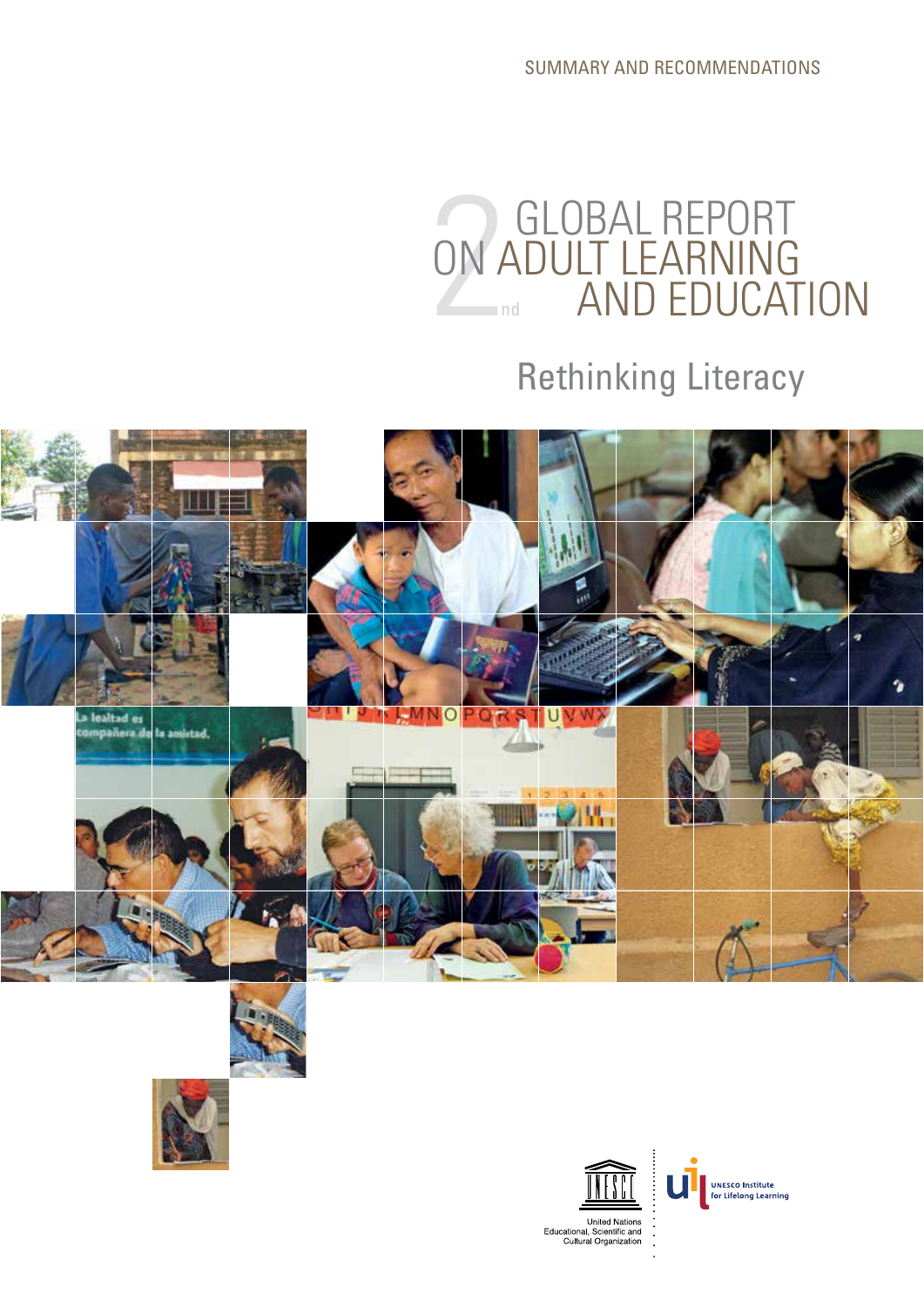Published 2013 by UNESCO Institute for Lifelong Learning Feldbrunnenstraße 58 20148 Hamburg Germany

© UNESCO Institute for Lifelong Learning

#### **Design**

Christiane Marwecki

### **Photo index**

Top, from left to right: © UIL/Anna Bernhardt UN Photo/Evan Schneider UNESCO Photobank/Brendan O'Malley

Bottom, from left to right: © Ministry of Education, Chile UNESCO Photobank/Sake Rijpkema UIL/ Carolyn Medel-Añonuevo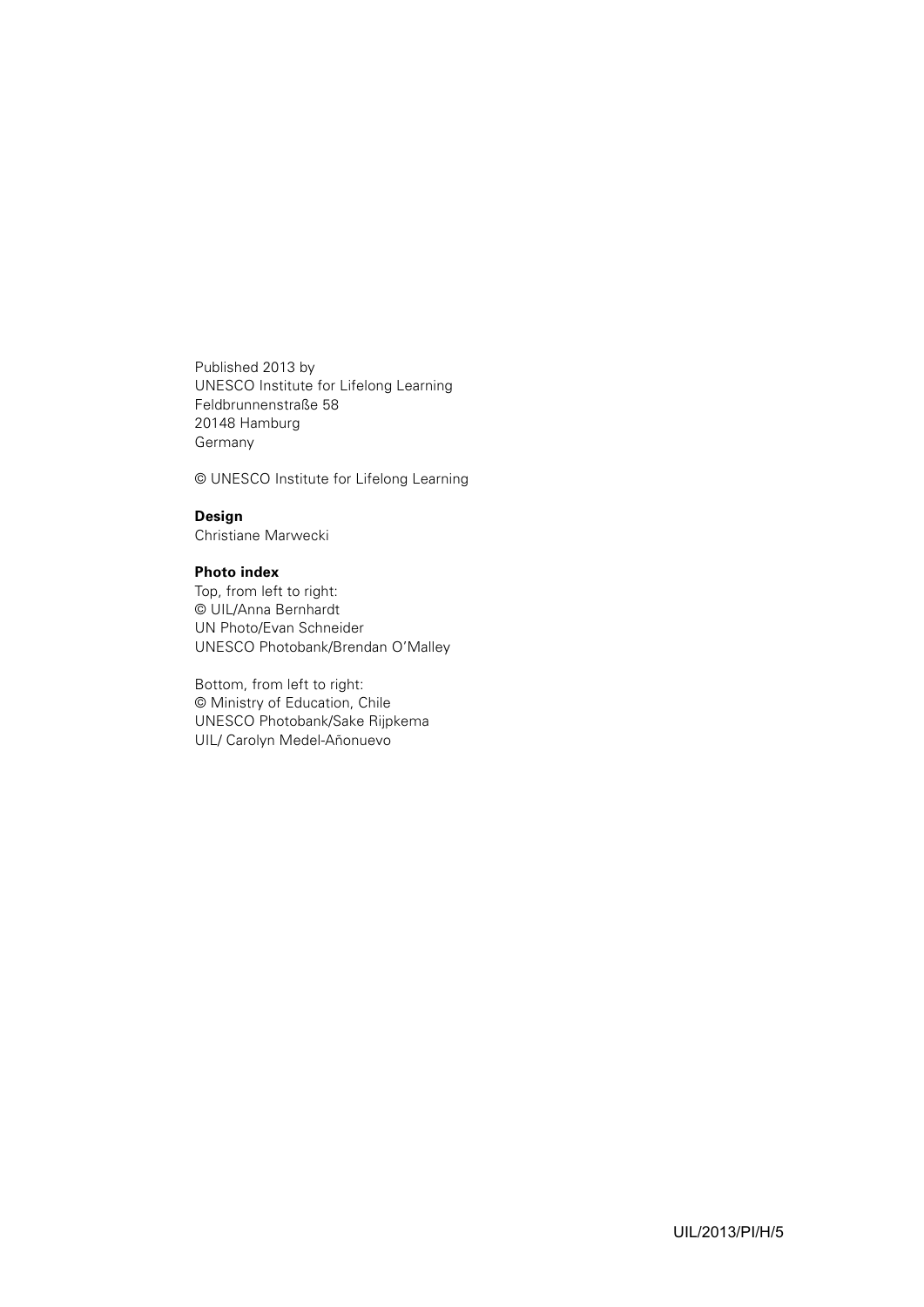# SUMMARY AND RECOMMENDATIONS

Adult learning is no longer on the margins of educational theory and practice, but has gained new impetus within lifelong learning as a paradigm for inclusion and empowerment. To some extent, this process reflects theoretical and sociopolitical evolution: access to diverse kinds of learning is a universal right and a democratic entitlement for people of all ages, whatever their personal, social and economic circumstances. However, the drivers of contemporary change – globalisation, digitalisation, mobility and ecology – are at least as forceful as democratic principles, and demand the redefinition and redesign of education in all its dimensions.

The first *Global Report on Adult Learning and Education* (UIL, 2010) showed that while educational policymakers in many countries had begun to grasp the importance of adult learning and its core positioning within lifelong learning, the adult education sector was poorly resourced and posed challenges for effective governance. Moreover, inequalities of access, participation and outcome persist everywhere in the world.

The *Belém Framework for Action* (UIL, 2010a) gave UIL a mandate to prepare GRALE reports at regular intervals. This second *Global Report on Adult Learning and Education* concludes that thus far – on the basis of the information included in the national progress reports – not much has changed since CONFINTEA VI in 2009. The key themes and core messages of the *Belém Framework* have, however, found their way into national debates and, in some cases, have permeated policy reform processes. At the same time, UNESCO's EFA (Education for All) targets and the United Nations' Millennium Development Goals (MDGs) are not prominent in the

national progress reports that inform this second Global Report. This was to be expected, since their potential for rekindling policy action in the adult education sector has not been realised to the extent initially hoped. International policy goals give direction to UNESCO Member States. One important lesson for the post-2015 development agenda is to ensure that adult learning within lifelong learning is accorded much greater priority, backed up with commitments open to mutual monitoring.

The second edition of GRALE has placed literacy at the forefront for several reasons. Firstly, far too many people – and in particular, women of all ages – continue to live with poor literacy skills. 774 million people cannot read and write, and 123 million of these are 15–24-year-olds; that is, young people and young adults. Given the imprecise nature of the data on which these figures are based, it is almost certainly the case that poor literacy skills – including in the most highly developed countries – are much more widespread than reported (UIS, 2013; European Commission, 2012).

Secondly, the consequences of poor literacy skills are becoming more significant than ever before for life chances and quality of life. Digital technologies increasingly pervade everyday life and demand more complex literacy skills. Literacy frames personal and social development potential, and the quality of the resourcing environment in which people live determines their access to those literacies.

Thirdly, literacy does not simply denote reading and writing competence levels, but a range of competences grounded in multiple forms and processes of human and social communication. These are acquired, used and renewed – and on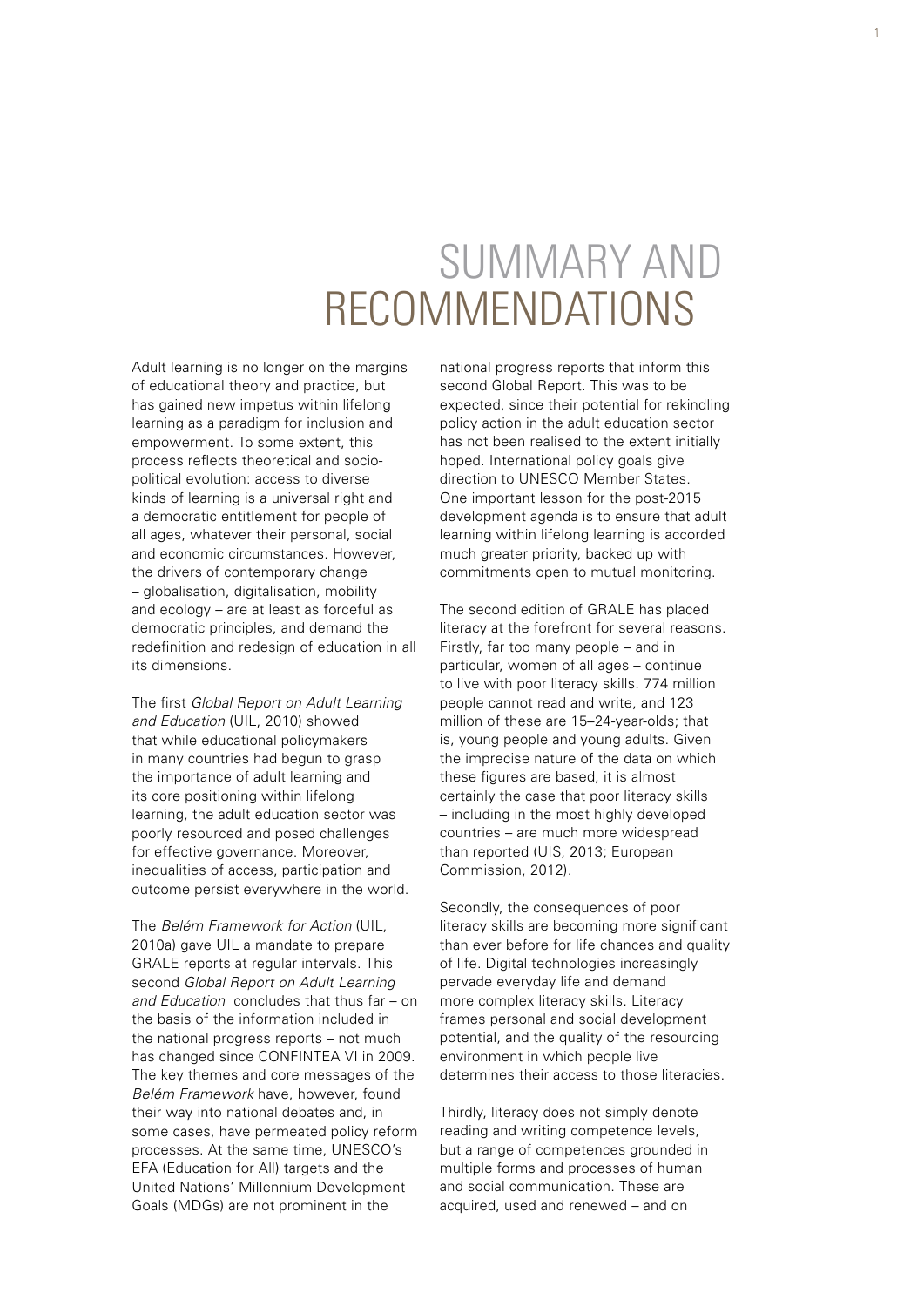occasion lost – throughout life and across all spheres of life. Literacy is therefore the unassailable foundation of all education and learning, and it is continuously relevant for all people, in all phases of life and in all regions of the world.

For all of the above reasons, this report situates literacy at the centre of lifelong learning, and in so doing enjoins policymakers and practitioners to reconsider how to conceptualise literacy, how to measure literacy competences more accurately and usefully, and how to provide a sustainable palette of targeted literacy programmes for highly diverse populations of (potential) learners. As the EFA Global Monitoring Report (UNESCO, 2005) noted, the past six decades have seen multiple phases of literacy definition in the international policy world. The *Belém Framework for Action* (UIL, 2010a) seeks to anchor the concept of **literacy as a continuum** in Member States' policy and action. The national progress reports reflect a diverse range of approaches, including those that were initially adopted in the 1960s.

If literacy is to take its rightful integral place in the implementation of lifelong learning for all, policy and action must be underpinned and guided by the state of the art – conceptually, methodologically and practically. The focus should be on the creation of rich literate environments and learning societies, rather than simply on reducing illiteracy per se. Such environments and societies can best emerge when literacies and learning are embedded in broad-based educational perspectives with life-wide reach – encompassing work-related and workbased learning, community education, social and political participation, family life, health and environmental action.

The complexities that emerge in producing valid evidence about levels and dimensions of literacy offer a prime example of the measurement and monitoring challenges faced by the adult education sector as a whole. Many Member States continue to use simplistic, unreliable and proxy indicators to estimate literacy rates. They are largely aware of their limitations, but are no less aware of how difficult it is to generate better-quality data and

how constrained, in the majority of cases, their resources are. Meanwhile, international surveys – such as the Adult Literacy and Life-skills Survey (ALL), the International Adult Literacy Survey (IALS), the Programme for the International Assessment of Adult Competencies (PIAAC) together with LAMP (Literacy Assessment and Monitoring Programme and the on-going RAMAA (Action research on measuring literacy programme participants' learning outcomes) – have spearheaded the development of richer sets of indicators and opportunities for inter-country comparisons. However, all those involved in these initiatives are aware of how much more development work still lies ahead. For example, cultural and linguistic diversity pose significant challenges to designing and operationalizing effective measures and fieldwork methods, most of all in poor and isolated communities. And at the same time, it is important to bear in mind that evidence can take a variety of forms – that is, quantitative surveys and testing instruments do not exhaust the options. Understanding the ways in which literacy is developed, sustained and used demands a range of complementary evidence sources, including ethnographies, biographical methods and action research studies. These approaches may well be more viable and more fruitful in contexts whose physical, economic and cultural parameters are not easily conducive to conducting conventional inquiries.

#### **Key messages on literacy:**

- Substantial progress has been made towards meeting Education for All Goal 4 (50 per cent improvement in levels of adult literacy by 2015, especially for women, and equitable access to basic and continuing education for all adults), but many disadvantaged individuals and groups are still left behind.
- Literacy is a continuum, not a dichotomy. Learning and using literacy skills is a continuous, context-bound process that takes place both within and outside explicitly educational settings and throughout life. This understanding implies concerted development of cross-sectoral policy.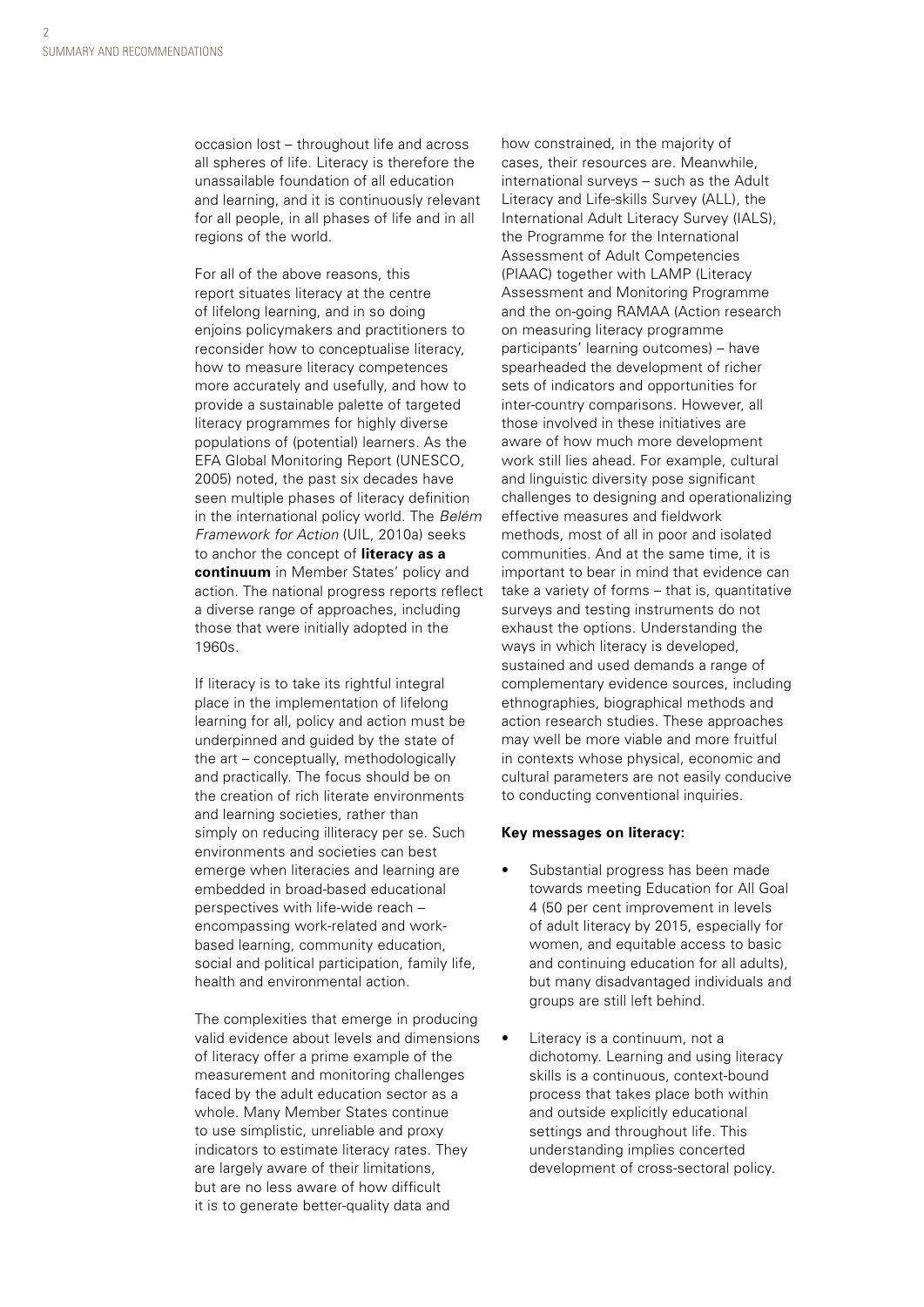- Literacy policy must focus on raising and developing basic skills as a whole and include creating rich literate environments and learning societies. The lens of lifelong and life-wide learning is the most promising perspective for addressing the literacy challenge.
- Literacy rates are largely based on simplistic and unreliable data and methods. Direct testing is gaining momentum, but is complex and expensive. To move forward, a dual approach is needed: developing culturally appropriate measurement tools and methods, and improving the quality of conventional, cost-effective self-reporting surveys.
- The generation and exchange of reliable and comparable research is indispensable for informed policymaking at all levels, including the international level. Consensus-building in the community of Member States to identify policy-relevant research needs and demands would bring benefits for all. It would be appropriate for UNESCO to moderate this process.

This second GRALE report focuses on the issue of literacy, but also monitors progress made since 2009 in the five fields of policy and action specified in the *Belém Framework for Action*. The conclusions reached for each field, together with the key messages and recommendations arising from the analysis, are summarised below.

## **Policy**

The *Belém Framework* stipulated that policies and legislative measures for adult education need to be **comprehensive, inclusive and integrated within a lifelong and life-wide learning perspective**, based on sector-wide and inter-sectoral approaches, covering and linking all components of learning and education.

Although a significant majority of reporting countries have formulated adult education (92%), adult literacy (88%) or lifelong learning (87%) policies, success in translating policy into action has been limited. The reports show that little has changed on the ground since the first Global Report: broader aims are usually mentioned in policy 'headlines', but in reality human resources development in the service of labour markets dominates thematic priorities and implementation measures. In some regions, lifelong learning is now firmly situated in mainstream national and transnational policy dialogue and discourse, both in its own right and as a means to achieve other social and economic goals. But there is a danger that lifelong learning is being 'undersold' as the latest policy panacea, both for countering growing social and economic divisions within and between countries, and for meeting the challenges of social and technological change everywhere in the world.

The critical importance of learning and education in youth and adulthood continues to be unevenly recognised in policy-making around the globe. Definitions remain confused and cloudy, while non-formal and informal learning modalities and pathways remain at the margins of recognition and reward. It may still be too early to see tangible progress that can be clearly attributed to following-up on the *Belém Framework*. Yet the general tenor of the reports suggests that post-CONFINTEA VI policy debates and dialogues have absorbed and are incrementally transmitting the Belém messages into on-going policy formulation and implementation processes.

It is crucial that adult learning and education and lifelong learning are given prominence in the post-2015 strategic agenda's priorities, with human capability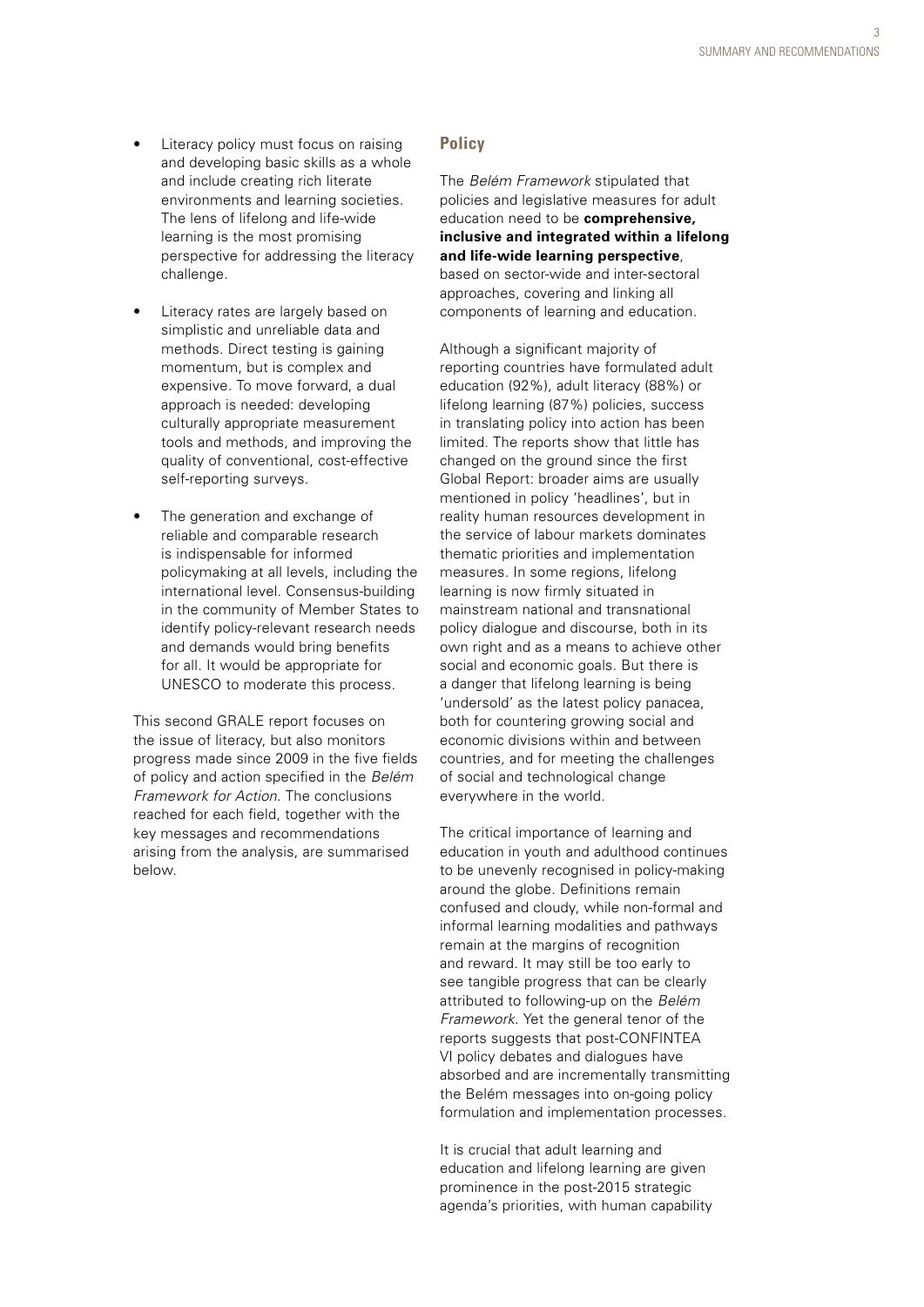enhancement balancing the weight of economic rationales. The increasing acceptance and application of the principle of lifelong learning in framing education agendas is a positive trend, demonstrating a growing awareness of the integrated nature of different formats and modalities of education.

#### **Key messages on policy:**

- Adult learning and education is integral to lifelong and life-wide learning as a framework for fostering and sustaining the development of active democratic citizenship. Policy visions have still to unfold their potential with respect to youth and adults beyond formal systems and pedagogies.
- Four years after CONFINTEA VI is too soon to assess tangible impact, yet the national progress reports clearly show that debates and dialogues have taken up the key themes and are incrementally relaying core messages into on-going policy formulation and implementation processes.
- The gaps between policy and research discourses remain wide, and constructing more robust bridges between the two is a key task for international organisations and agencies. The Asia-Europe Meeting's Lifelong Learning Hub (ASEM-LLL) may be seen as an example of good practice.

#### **Governance**

Improving the efficiency and effectiveness of government services is a current priority for many countries. Decentralisation to regional and local levels is the main instrument to achieve these ends, but both funding and capacity building are pre-requisites for success. Decentralisation processes are differentially effective for several kinds of reasons, but capacity (or its relative lack), together with coherent monitoring and evaluation, are key framing factors. This is especially so in the field of adult education, characterised by the distribution of formal and practical responsibilities across a wide spectrum of actors and instances. Strong coordination capacity is therefore of the essence. But in many countries, the further the view shifts 'downstream', the more good governance for capacity building tends to dwindle; and capacity building is a long-term investment.

The *Belém Framework for Action* adopted **two key principles** for the promotion of good governance: **effective, transparent, accountable and equitable implementation** of policy and programmes; and **stakeholder representation and participation** to guarantee responsiveness to learners' needs. It also recommended three modes of applying these principles: creating and maintaining mechanisms for participation; undertaking capacity-building measures to support informed involvement; and promoting inter-sectoral and interministerial cooperation.

The national progress reports show an overall shift towards mixed governance models between state and NGO actors. National ministries of education are usually prominent, but responsibility is shared in a variety of ways, even more so for adult literacy than for adult education as a whole. More than 80% of reporting countries confirm that they have national coordinating entities for adult education, and even more for adult literacy. These are generally located within the national ministry of education.

The involvement of all relevant actors remains a key requirement for good governance in adult education, and mixed governance models require highly effective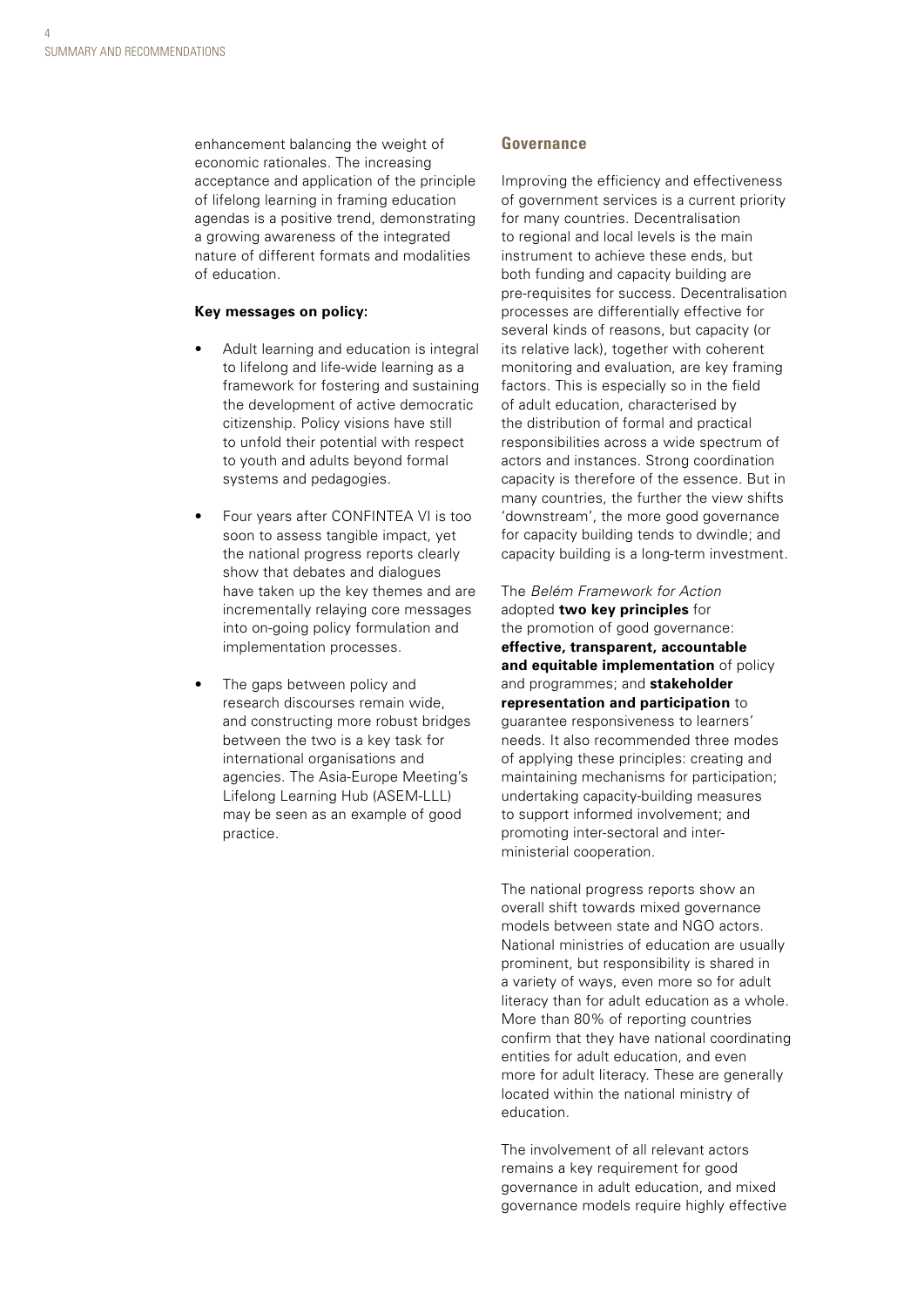consultation and coordination mechanisms and practices. There is no single solution, but a shared goal: assuring a critical mass of trained professionals and well-networked providers who together ensure effective policy action at all levels, especially regional and local.

#### **Key messages on governance:**

- Decentralisation to regional and local levels has become a key instrument, but its effective implementation demands both adequate funding and comprehensive capacity building. Strong coordination capacity is of the essence.
- The involvement of all relevant actors remains a key requirement for good governance in adult education, and mixed governance models require highly effective consultation and coordination mechanisms and practices.
- Adult learning and education is an inherently complex sector of policy and action, yet capacity-building activities and coordination mechanisms remain at an early stage of development. UNESCO could act as a clearing-house for the exchange of good practice between Member States.

## **Financing**

The first challenge for analysing the financing of adult education is that accurate assessments of both investment needs and investment realities are very difficult to make. Adult learning and education is linked to a range of social and economic policy goals, so is also funded in a myriad of direct and indirect ways across ministries and between public and private sources. Underreporting of investment is therefore inevitable.

Many Member States were unable to provide accurate information on financing in their national progress reports. Given the diversity of adult education programmes and the variety of financial channels, it will take much effort before reliable and valid data on the costs of adult education become available at national and international levels. Robust empirical research and data collection tools on the financing of adult education are still needed, not only to deepen the understanding of the cost benefits from investment in the field, but also to mobilise more financial resources.

The country reports suggest three current trends in public financing of adult learning and education: rising attention to equity and adoption of pro-poor policies; greater efficiency in the direct public funding of institutions; and decentralisation of funding and delivery to regional and local levels. Countries report the application of various innovative and effective funding mechanisms, including cost-sharing partnerships, tax breaks for educational spending, subsidised or paid educational leave, education/training vouchers, and interest-free/low-interest personal loans.

Because the concrete benefits of learning can be difficult to measure and demonstrate, those making the case for increased funding have adopted mechanisms such as Social Return on Investment (SROI), which assigns monetary values to the benefits of adult education, and to the costs it saves in other sectors, such as health, law and order or social welfare. Nonetheless, global investment in adult education remains low, despite declarations of nominal funding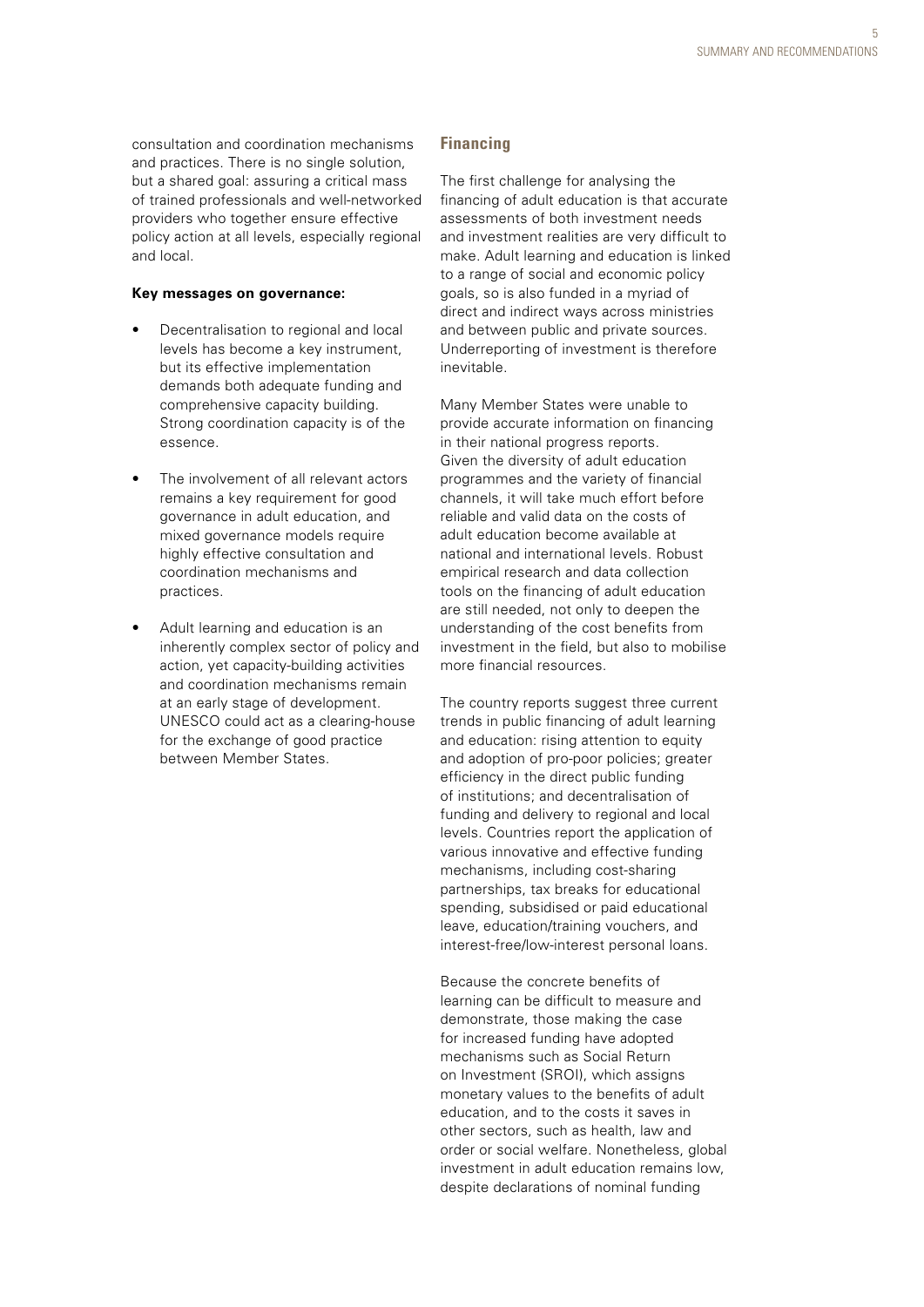increases from 2009 to 2010 by more than half of reporting countries. It is difficult to escape the conclusion that lack of political will plays a significant role.

Quality adult education is costly, and methods need to be found by which governments, employers, civil society, international development partners and individuals contribute in different ways to guaranteeing adequate resources. It is evident that low-income countries cannot mobilise the necessary resources by themselves. In order to close the resource gap for adult education in the poorest countries and among the poorest segments of the population, richer countries need to fulfil their pledges.

#### **Key messages on financing:**

- Notwithstanding the difficulties Member States encounter in securing accurate and valid data, the reality of under-investment in the adult education sector is undeniable. Investment levels do not meet international targets and fall far short of meeting demand.
- Diversity is an inherent characteristic of the adult education sector, so mobilising resources requires multifaceted and innovative strategies. Member State governments and their agencies at national, regional and local levels must find new ways to mobilise financial resources that can make a difference by assuring quality adult education provision.
- Basic information about financing systems and practices is still lacking, whilst the demonstration of the concrete and wider benefits of learning remains elusive. Member States, in cooperation with UNESCO, would benefit from a robust knowledge base upon which to shape effective and efficient financing models for adult learning and education.

#### **Participation**

While many Member States have reported that they provide for a wide range of adult education programmes beyond literacy, there are no comparative global data showing the numbers and backgrounds of learners these programmes reach. The national progress reports indicate the existence of varying models, some of which show potential for large-scale replication. As this information covers different types of learning and different measuring methods, the data could be useful in tracking progress over time but not in comparing across countries.

The evidence regarding barriers to participation indicates that low education attainment and low income negatively affect participation. As national and international studies have repeatedly and consistently shown, those who have more get more. In order to motivate learners, whatever their age and stage of life, it is important first to understand the different barriers to inclusion and participation, and which strategies have been successful in overcoming such barriers.

This may be facilitated by the sharing of experience between countries and within regions through structured programmes (for example, the EU's Grundtvig programme in Europe and the Ibero-American Plan for Youth and Adult Literacy and Basic Education). This is also an effective strategy for promoting participation of excluded groups in adult education through the provision of target-specific funding in many countries. Another platform for disseminating good practices in local learning provision is the network of Community Learning Centres in Asia. These centres bring adult learning and adult literacy activities closer to the target groups and thereby reduce situational barriers to learning.

Overall, the national progress reports indicate that exclusion of adult learners is connected to the availability of information on excluded groups and their demands for learning. Furthermore, a low level of information flow among those with low access to education seems to hinder inclusion. The challenge for a majority of Member States remains to reach those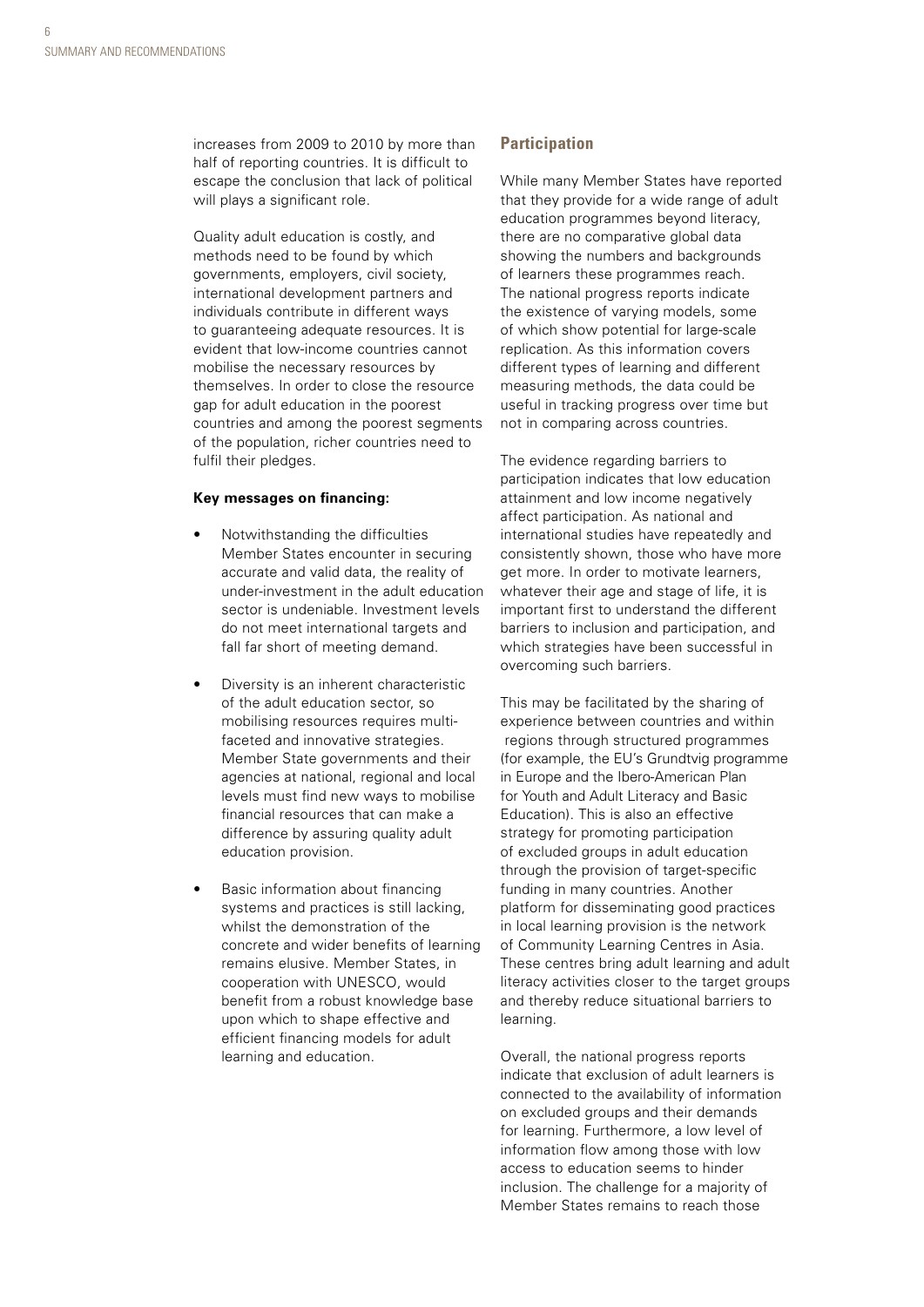who are difficult to reach. All told, there is a huge amount to be done by governments and adult educators alike if fair and equal access is to be extended to all and the barriers to participation are to be broken down.

#### **Key messages on participation:**

- It is essential for countries to design effective monitoring frameworks that track the depth and breadth of participation in adult education and learning. These should include the full range of providers and be compatible with global or regional frameworks.
- International comparative studies are needed to inform countries where they stand in relation to other countries facing similar issues. To promote and support this process, UNESCO could help to build statistical and analytical capacity.
- It is important to study carefully the factors that inhibit or prevent participation. The elimination of such hurdles is a multi-layered process, which cannot be tackled in a single step. An initial step would be to identify and map the barriers for each target group, for example through small sample surveys.

## **Quality**

The *Belém Framework for Action* defines quality as **holistic, multidimensional and as a continuous cycle of action and reflection**. Many countries are now developing national qualifications frameworks to introduce equivalences between formal, non-formal and informal learning, and to align literacy and adult basic education to vocational qualifications. These could contribute to equity and effectiveness in adult learning and education.

At the same time, the shift to learning outcomes-based assessment and certification can contribute to relevance and efficiency, since it permits diversification of provision and pathways. Eighty-seven of 127 countries (68%) now have a policy framework for recognising, validating and accrediting non-formal and informal learning (though this is less prevalent in Asia-Pacific and Latin America and the Caribbean).

The principal focus of the quality criteria currently in place is on curricula, but attention is quite evenly divided in all regions and between all quality dimensions (curricula, learning materials, training, methods, and assessment of outcomes). The assessment of learning outcomes is less prominent in Africa, whereas curricula and assessment are particularly to the forefront in Europe and North America.

The professional quality of adult learning and education teachers/trainers also plays a significant role in quality policies. In the majority of countries, adult education practitioners' training, qualifications, professional status, pay and working conditions are lower than those of teachers/trainers in other sectors. The adult education sector remains generally poorly regulated in relation to professionalization, though some countries have established national competency standards, including with legal frameworks and institutional accreditation. Formalised professionalization can be a contentious issue, especially in the case of adult literacy practitioners, where some argue (with research-based support) that personal and social qualities are pedagogically more effective than formal training and qualifications.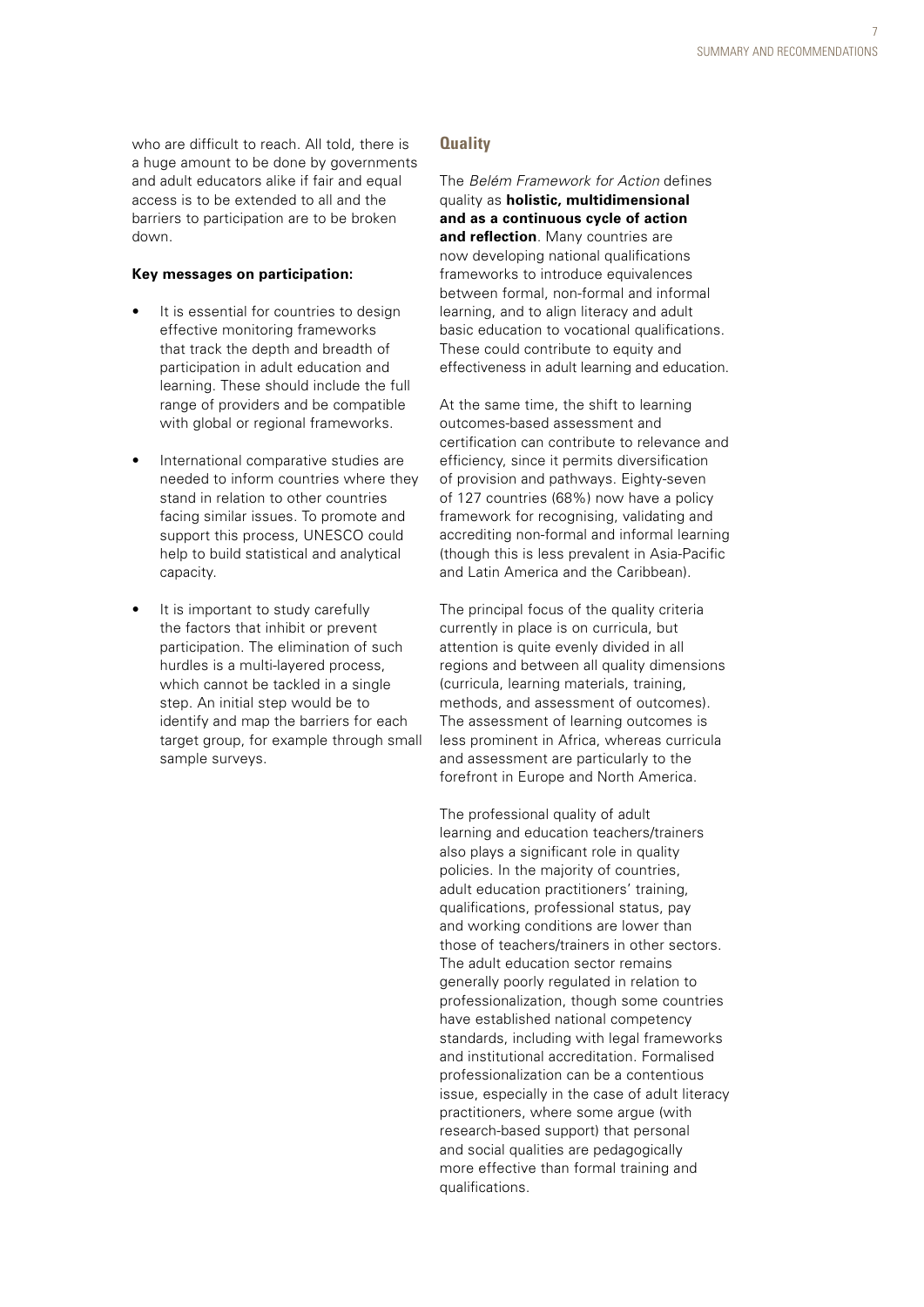#### **Key messages on quality:**

- Recent years have seen the continuing development of national qualification frameworks (NQFs) in Member States, which in turn have prompted the development of mechanisms for the recognition, validation and accreditation of non-formally and informally acquired knowledge and competence (RVA). VET systems face the challenge of accommodating a broader range of vocationally relevant adult learning, merging general with vocational education, and formal with non-formal and informal learning modalities. These developments are part of the redesign of education and training systems and practices in conformity with the paradigm shift towards lifelong and life-wide learning.
- Professionalisation and regulation, together with research, monitoring and evaluation, still require concerted action. Professionalisation and regulation require judicious calibration in the interests of affirmative consolidation of both experienced and novice practitioners.
- Many Member States have developed and apply quality criteria, yet with wide variance in their conceptualisations, definitions and uses of quality indicators. UNESCO could act as a global clearing-house for an integrated and critically reflective debate with respect to the benefits of heterogeneities for quality in adult learning and education.

In conclusion, today's societies are heterogeneous and multi-faceted. Their potential – at both individual and community levels – can best flourish in rich and open environments that foster learning and development throughout life. Such environments include all actors – not only those who design, fund and manage educational systems and learning opportunities of all kinds, but also active learning citizens and critically reflective educational professionals and facilitators. Decentralised, mixed governance models are an effective way to ensure the sustainable development of these kinds of social and educational environments. They provide the foundation for assuring quality in lifelong and life-wide learning processes and outcomes.

Contemporary societies and their educational needs and demands set challenging agendas for governments in the decades to come, and there can be little doubt that cross-sectoral policymaking that rests on a robust evidence base will prove to be an essential component for addressing these agendas successfully.

Finally, the global landscape of adult learning and education depicted in the first GRALE finds its confirmation in this second report: a sector characterised by distinctive guiding principles and diverse practices that faces demanding challenges in a persistently difficult resourcing environment, but which is determined to improve the quality and effectiveness of its contribution to cultural, economic and social development for all.

## **Bibliography**

European Commission. 2012. *EU High Level Group of Experts on Literacy: Final report*. Brussels, European Commission. <http://ec.europa.eu/education/literacy/what-eu/high-level-group/documents/literacy-report.pdf>

UIL. 2010. *Global Report on Adult Learning and Education.* Hamburg, UIL.

UIL. 2010a. *CONFINTEA VI: Belém Framework for Action: Harnessing the power and potential of adult learning and education for a viable future*. Hamburg, UIL.

UIS. 2013. *Adult and Youth Literacy: National, regional and global trends, 1985–2015.* (UIS Information paper). Montreal, UIS. <http://www.uis.unesco.org/Education/Documents/literacy-statistics-trends-1985-2015.pdf>

UNESCO. 2005. *Literacy for Life: Education for All Global Monitoring Report 2006.* Paris, UNESCO.